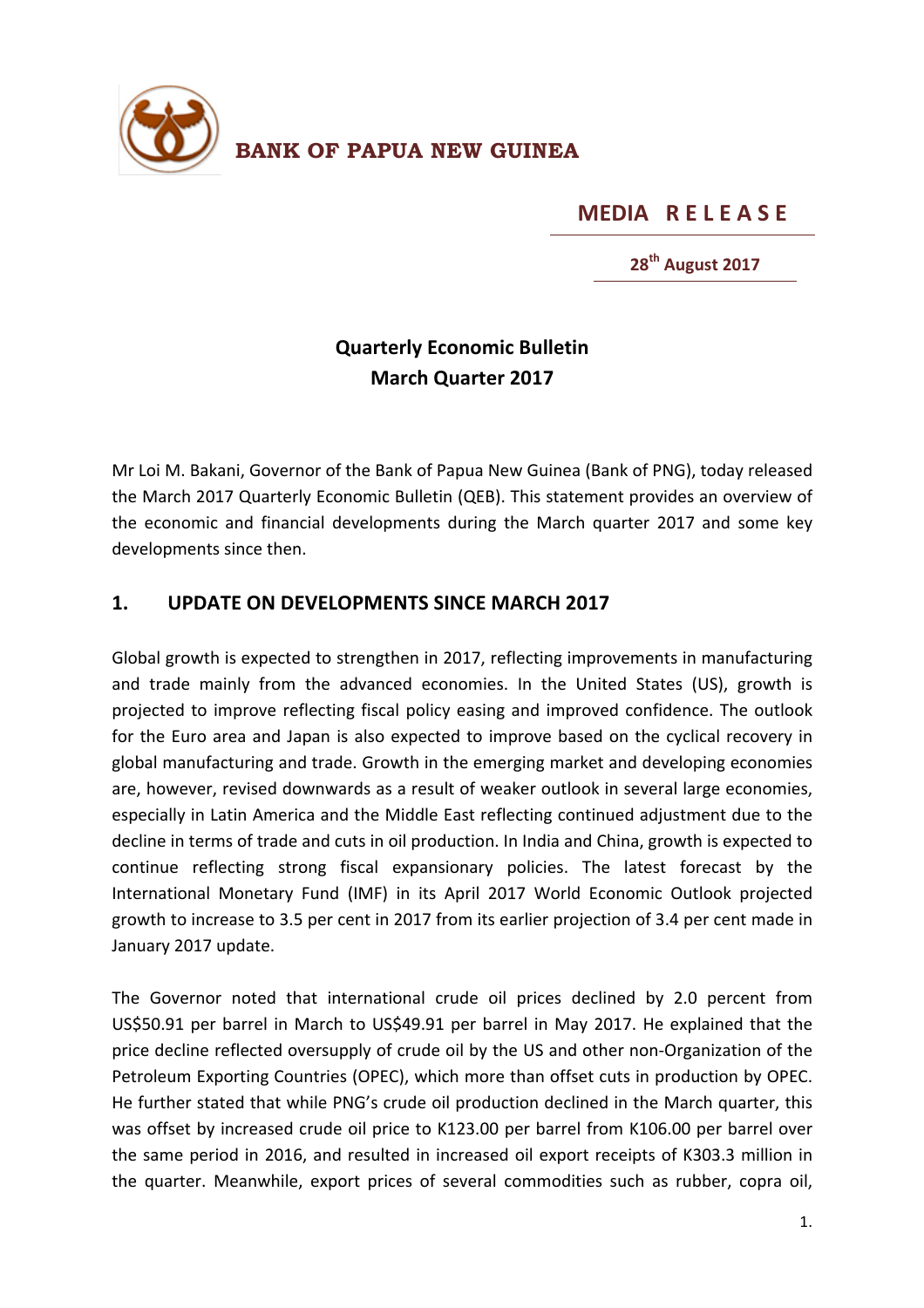copra, palm oil and coffee also increased by 132.0 percent, 83.6 percent, 71.6 percent, 37.7 percent and 3.6 percent, respectively. With improved prices for some of PNG's export commodities, the Governor renewed the call for PNG exporters to take advantage of this and increase production levels.

Speaking on inflation, Governor Bakani stated that PNG's headline inflation is primarily driven by volatile price movements of items such as betelnut and fruits and vegetables, which are subject to seasonality and supply constraints. In contrast, he explained that the core or underlying inflation measures, which display less volatility and measure trend inflation, continue to remain low at around 2.0 percent. Notwithstanding this, the Governor warns that global headline inflation is beginning to trend upwards underpinned by rising price pressures in advanced economies due to rising commodity prices and global demand. He explained that higher foreign inflation can be passed on to domestic prices through imported prices of goods and services. He stressed however, that this should not be of immediate concern as the Kina exchange rate has been stable. The March quarter inflation outcome was 6.0 percent, compared to 6.5 percent in the December quarter of 2016.

In light of the Government's tight cash-flow position, Governor Bakani explained that the Central Bank has selectively applied "Quantitative Easing" program to assist the Government cashflow by buying Government Securities (Treasury bills and Bonds) when the auctions were undersubscribed. The formal arrangement, referred to as the Slack *Arrangement*, was entered into by the Treasury Department and BPNG through exchange of letters in September 2014, and was selectively applied up to 2016, when this arrangement lapsed.

This arrangement known as "Quantitative Easing" is not uncommon and is applied in such situations to assist Government funding needs. Many countries apply it at different times and in different magnitudes. The application of this measure is often referred to as "Printing Money" by central bank which could lead to an increase in money supply and generate inflation.

Governor Bakani clarified that it would not be prudent for the Bank of PNG to allow inflation to increase when it is mandated to ensure price stability as the objective of monetary policy. In this regard, the Bank has actively sterilised this liquidity generated by the Slack Arrangement through selling of Central Bank bills to the market. To date, the Bank has issued Central Bank bills equal to the amount of Government Securities it acquired under the Slack Arrangement. Consequently, inflation rate continue to remain stable around 6.0 percent.

In addition, Governor Bakani mentioned that the Bank is offering these Government Securities to the public to purchase under a Tap Facility. The returns on these securities are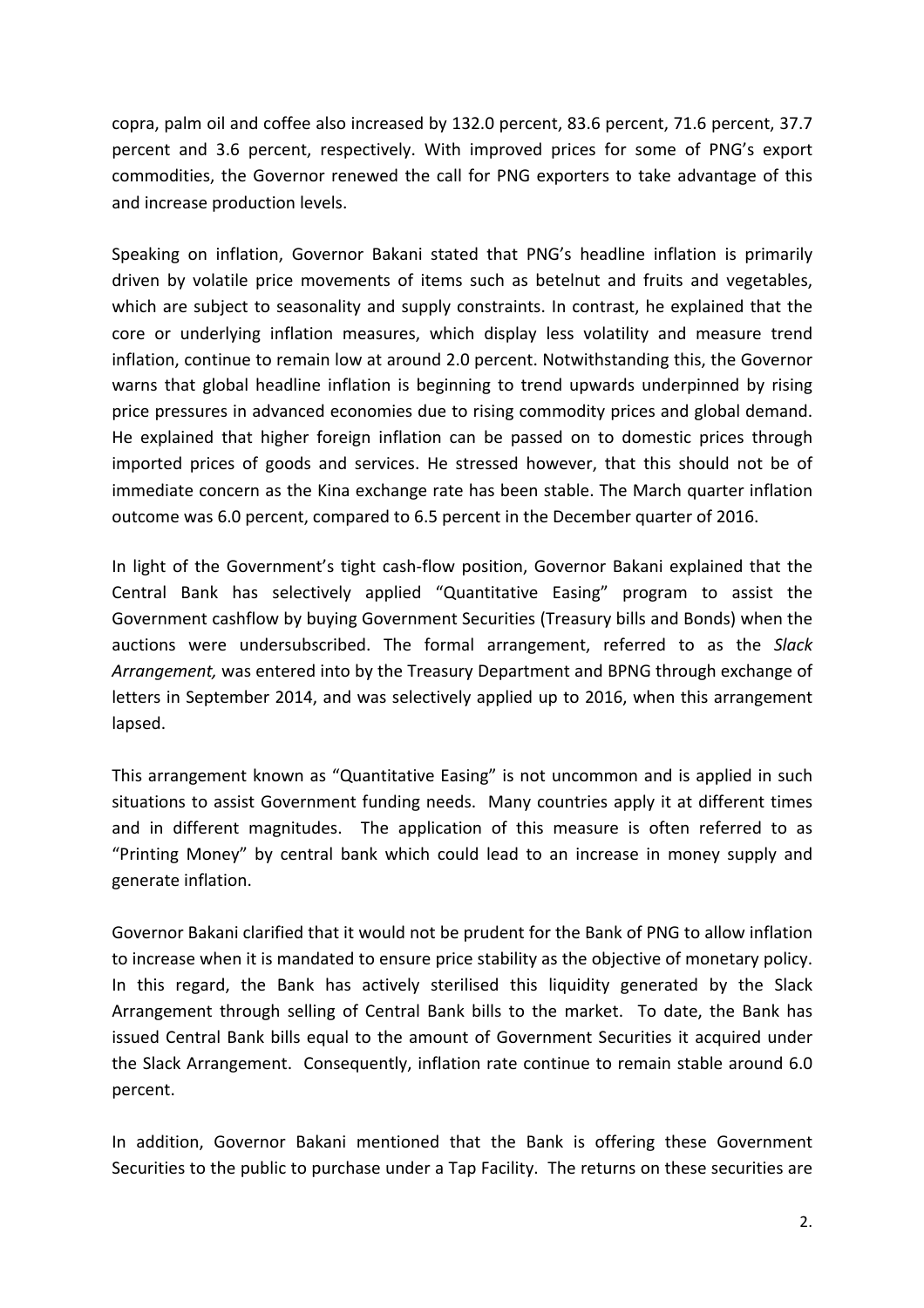attractive and provide investors with another investment avenue to diversify their investment portfolio. He encouraged the public to participate and share in the benefit of attractive returns. The Governor also clarified that the Tap Facility is another way in which the Bank is diffusing liquidity from the banking system as part of its monetary policy operations. This helps to reduce money supply and stabilise inflationary pressures.

The Governor stated that government expenditure is projected to be K13, 349.5 billion in 2017 against projected revenue of K11, 473.1 million, which means a budget deficit of K1, 876.0 million or 2.5 percent of GDP. The hosting of the Asia Pacific Economic Corporation (APEC) 2018 meeting in Port Moresby is a major priority area identified by the Government in the 2017 National Budget; however, with the lower 2017 revenue projection, funding of the budget will remain a challenge for the new Government. This calls for a supplementary budget to be introduced in 2017 to address the decline in revenue.

The level of gross foreign exchange reserves as at the end of June 2017 was K5,345.0 (US\$1,707.7) million, sufficient for 6.0 months of total and 9.2 months of non-mineral import covers. As at the 24<sup>th</sup> August 2017, the total level of gross foreign exchange reserves was slightly higher at K5,572.8 (US\$1,780.5) million.

## **2. OVERVIEW OF THE DEVELOPMENTS IN THE MARCH QUARTER OF 2017**

Economic indicators available to the Bank of Papua New Guinea (the Bank) indicate that economic activity continued to grow at a low pace in the March quarter of 2017. An increase in production and export of some commodities, in both the mineral and nonmineral sectors, is indicative of the low growth. The increase in exports, partially induced by improvement in some of the export prices, and lower imports resulted in the balance of payments surplus in the March quarter. This resulted in improvement in foreign exchange inflows that provided some relief in the domestic foreign exchange market and stability in the kina exchange rate. With the kina stabilising against the major currencies, the Trade Weighted Index (TWI) appreciated by 0.6 per cent. Partly as a result of this, the annual inflation outcome was lower at 6.0 percent, compared to the previous quarters. Taking this into consideration as well as the continued low underlying inflation outcomes at around 2.0 percent, the Bank maintained the neutral stance of monetary policy by keeping its monetary policy signalling rate, the Kina Facility Rate (KFR), at 6.25 percent throughout the March quarter of 2017.

Data from the Bank's Business Liaison Survey (BLS) show that the total nominal value of sales in the private sector increased by 13.0 percent in the December quarter of 2016, compared to a decline of 0.1 percent in the September quarter of 2016. Excluding the mineral sector, sales increased by 3.3 percent in the December quarter, following an increase of 3.0 percent in the previous quarter. By sector, sales increased in the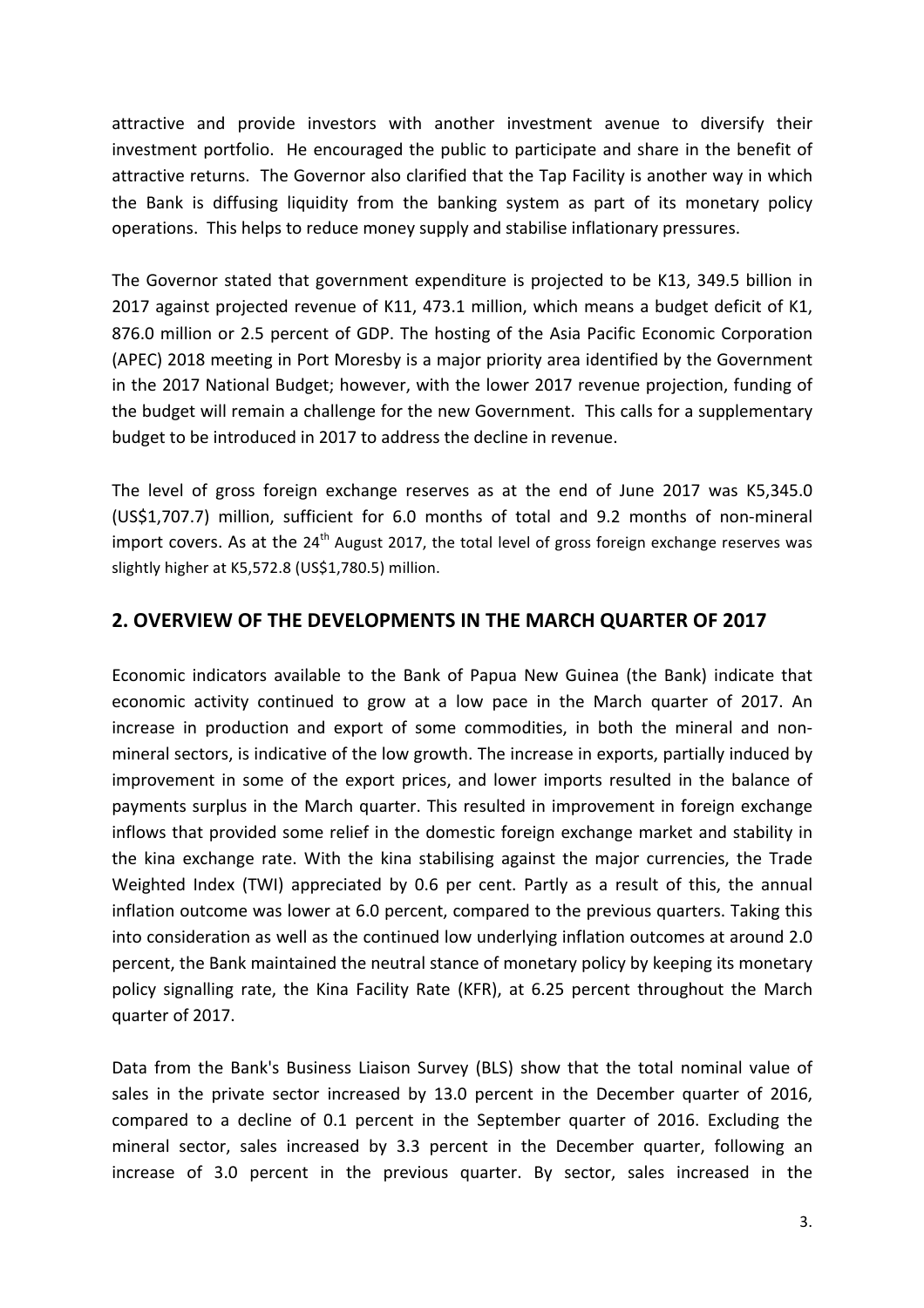agriculture/forestry/fisheries, mineral, wholesale, retail, manufacturing and the financial/business and other services sectors, while it declined in the transportation and construction sectors. By region, all regions recorded an increase except for the Highlands region. Over the year to December 2016, sales increased by 30.9 percent, while excluding the mineral sector, it increased by 18.4 percent.

The Bank's Employment Index shows that the level of employment in the private sector decreased by 0.7 percent in the March quarter of 2017, compared to a decline of 2.4 percent in the December quarter of 2016. Excluding the mineral sector, the level of employment fell by 1.2 percent. By sector, the employment level declined in the construction, transportation, retail and wholesale sectors, which more than offset increases in the mineral, manufacturing, financial/business and other services and agriculture/forestry/fisheries sectors. By region, the level of employment declined in NCD, Morobe and Southern, while it increased in the Islands, Momase and Highlands regions. Over the year to March 2017, the total level of employment declined by 1.7 percent, while excluding the mineral sector, it declined by 2.5 percent.

Quarterly headline inflation, as measured by the Consumer Price Index (CPI), increased by 1.1 percent in the March quarter of 2017, compared to an increase of 1.8 percent in the December quarter of 2016. There were price increases for all expenditure groups except for the 'Miscellaneous', 'Education' and 'Communication' expenditure groups with no price changes. By urban centre, prices increased in all the surveyed centres. The annual headline inflation was 6.0 percent in the March quarter of 2017, compared to 6.6 percent in the December quarter of 2016.

During the March quarter of 2017, the daily average kina exchange rate depreciated against the US and Australian dollar, while it appreciated against the yen, pound sterling and the euro. It depreciated against the Australian dollar by 1.2 percent to 0.4157 and the US dollar by 0.1 percent to 0.3150. The kina appreciated against the yen by 3.9 percent to 35.8071, the euro by 0.7 percent to 0.2943, while the pound sterling remained unchanged at 0.2541. These currency movements resulted in the Trade Weighted Index (TWI) appreciating by 0.6 percent to 31.16 in the March quarter of 2017 from 30.79 in the December quarter of 2016. 

The weighted average kina price of Papua New Guinea's exports, excluding LNG, increased by 15.4 percent in the March quarter of 2017, compared to the corresponding quarter of 2016. There was an increase of 17.2 percent in the weighted average kina price of mineral exports, reflecting higher kina prices for gold, copper, crude oil, nickel, cobalt and condensate. For the agricultural, logs and marine product exports, excluding refined petroleum product exports, the weighted average kina price increased by 9.3 percent, due to higher kina prices of coffee, copra, copra oil, palm oil, rubber and logs. The weighted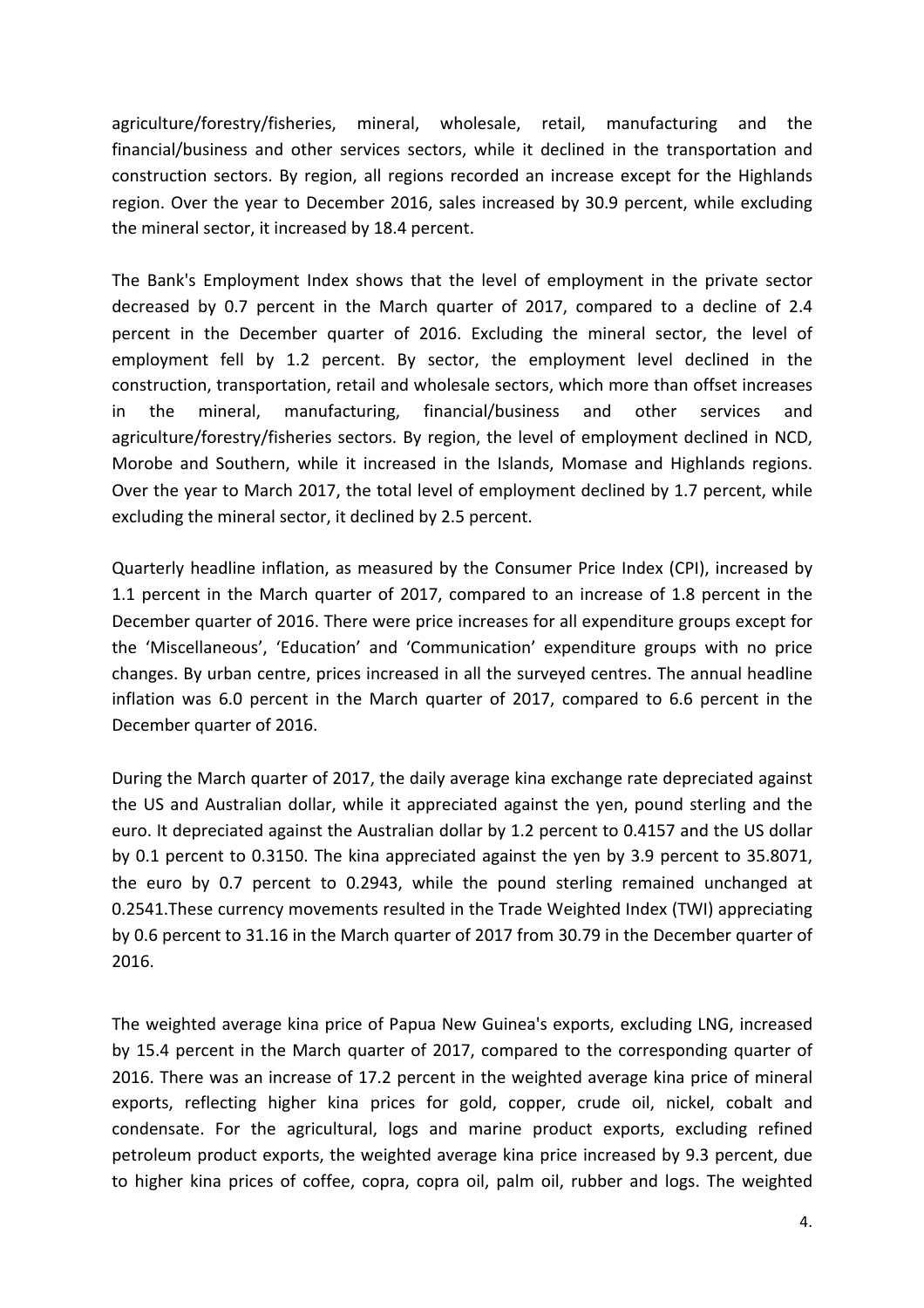average kina price of agricultural and marine product exports increased by 11.6 percent in the March quarter of 2017, compared to the corresponding quarter of 2016. The higher kina export prices reflected some improvements in international commodity prices, combined with the price effect of the kina depreciation against the US dollar.

The balance of payments recorded an overall surplus of K369 million in the March quarter of 2017, compared to a surplus of K366 million in the corresponding period of 2016. A surplus in the current account more than offset a deficit in the capital and financial account.

The current account recorded a surplus of K4,661 million in the March quarter of 2017, compared to K3,299 million in the corresponding period of 2016. This was due to a higher surplus in the trade account and net transfer receipts, combined with lower service and income payments.

The capital and financial account recorded a deficit of K4,297 million in the March quarter of 2017, compared to K2,945 million in the corresponding period of 2016. The outcome was due to net outflows in portfolio and other investments reflecting purchase of equity by resident entities and a build-up in foreign currency account balances of mining and petroleum companies, respectively.

The level of gross foreign exchange reserves at the end of March 2017 was K5,626 (US\$1,798) million, sufficient for 6.9 months of total and 11.5 months of non-mineral import covers.

Annual headline inflation slowly increased over the first three quarters in 2016, averaging 6.7 percent, before ending the year at 6.6 percent in the December quarter. It further eased to 6.0 percent in the March quarter of 2017. Considering this and also that underlying inflation has been low at 2.0 to 3.0 percent in the same period, the Bank maintained a neutral stance of monetary policy by keeping the policy signalling rate, the KFR, at 6.25 percent. The Bank utilised its Open Market Operation (OMO) instruments in the conduct of monetary policy to manage liquidity. There was a net Central Bank Bill (CBB) retirement of K179.5 million during the quarter. The Government made a net issuance of K249.6 million in Treasury bills and retired K188.2million in Treasury bonds (previously referred to as Inscribed stock) during the same period. The Cash Reserve Requirement (CRR) for the commercial banks was maintained at 10.0 percent during the quarter.

The average level of broad money supply  $(M3^*)$  increased by 1.9 percent in the March quarter of 2017, compared to an increase of 2.3 percent in the December quarter of 2016. This was due to increases in average net foreign assets, net claims on Central Government and credit to other financial corporations (OFCs). The average net domestic claims outstanding, excluding net claims on the Central Government, decreased by 1.7 percent in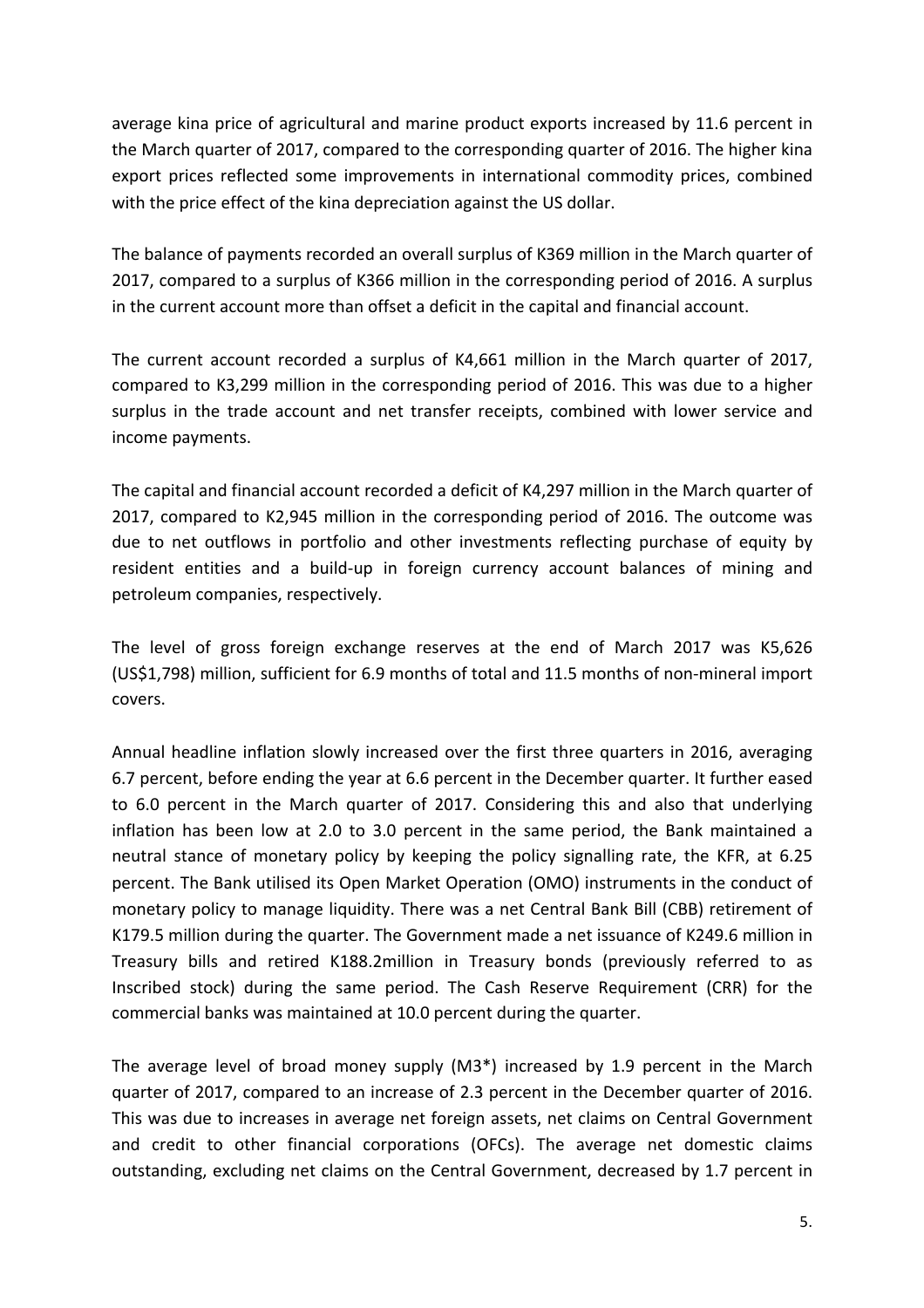the March quarter of 2017, compared to an increase of 4.2 percent in the December quarter of 2016.

The net foreign assets (NFA) of the financial corporations, comprising depository corporations (DCs) and OFCs, increased by 15.7 percent to K7,399.8 million in the March quarter of 2017, compared to a decline of 8.1 percent in the previous quarter. There were increases in the NFA of both the Central Bank and ODCs. The increase in the NFA of the Central Bank mainly reflected the second tranche of the Credit Suisse syndicated loan of US\$110 million in January 2017, while the increase in the ODCs reflected foreign exchange inflows by both the mineral and non-mineral export sectors during the period.

In the March quarter of 2017, total domestic credit extended by financial corporations to the private sector, public non-financial corporations and 'Provincial and Local level Governments' decreased by K577.2 million to K16,305.5 million, compared to an increase of K378.1 million in the previous quarter. This was influenced by decreases of K580.9 million and K3.8 million in credit to the private sector and public non-financial corporations, respectively. The decrease in credit to the private sector resulted from loan repayments mainly by the 'agriculture, forestry and fisheries', 'finance', 'building and construction' and the 'household' sectors. Excluding the Central Government, there was an annualised decline in domestic credit of 43.0 percent.

Preliminary estimates of the fiscal operations of the National Government over the three months to March 2017 show a deficit of K39.9 million, compared to the deficit of K113.8 million in the corresponding period of 2016. This represents 0.1 percent of nominal GDP.

Total revenue, including foreign grants, for the March quarter 2017 was K2,029.6 million, 27.8 percent higher than in the corresponding period of 2016. This represents 17.7 percent of the total budgeted revenue for 2017. The increase in revenue reflected higher tax receipts and foreign grants, which more than offset a decline in non-tax receipts.

The deficit of K39.9 million was mainly financed from external sources totalling K378.7 million, and K35.2 million from the domestic financial corporations sector, both of which also accounted for net borrowing by the public non-financial corporations of K45.2 million and the encashment of presented cheques from the previous year totalling K328.8 million. External financing comprised a net concessional borrowing of K23.9 million and commercial loans of K354.8 million. Net domestic financing comprised of net purchase of Government securities by the ODCs and PFCs of K131.1 million and K145.3 million, respectively. These more than offset net repayment of Government securities by Central Bank and public nonfinancial corporations of K241.2 million and K45.2 million, respectively.